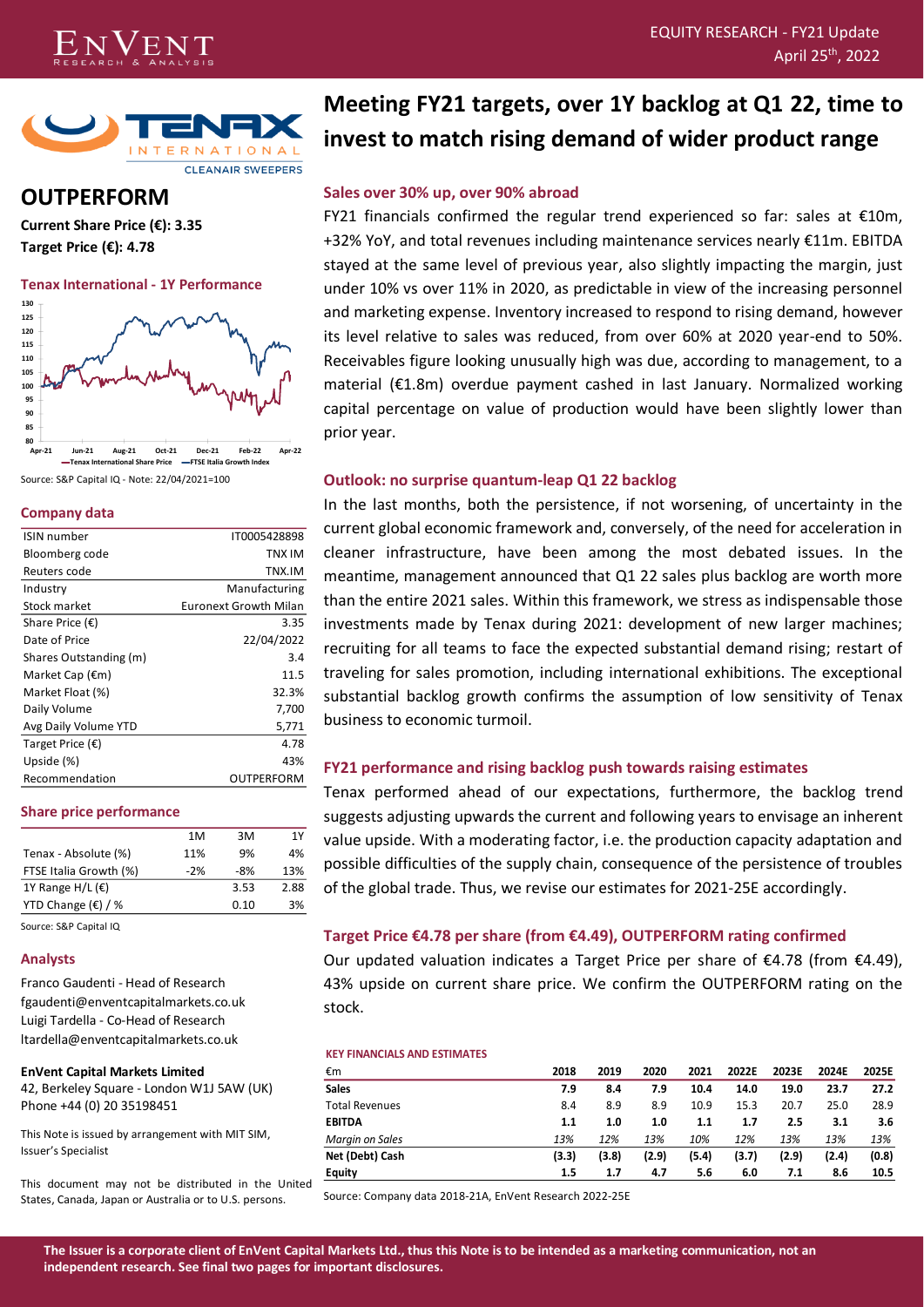

# **Market update**



**Trading price range €2.88-3.53 per share**

**+4% for Tenax, in the same period the Italia Growth Index increased by 13%**

Source: EnVent Research on S&P Capital IQ - Note: 22/04/2021=100



Source: EnVent Research on S&P Capital IQ, April 2022

# **Investment case**

# **Pioneer of ESG economy**

**In-house full electric vehicles**

#### **Public tenders**

Tenax International is an Italian producer of high performance full electric road sweepers and washers for cleaning on public and private roads/area, designed and engineered *from scratch* in-house. The internal development process unlocks the full potential of electric power technology compared to electrifying older dieselbased models already available in the market, providing light and efficient vehicles with zero emissions and with modulable power storage based on customers' need. Tenax owns active patents for its in-house technology.

Major end customers are public administrations and municipalities which are reached through a comprehensive dealer network. Sales are generated by selection and participation to public tenders. Tenax operates in the compact street sweepers segment and its full-electric vehicles are sold worldwide, with most revenues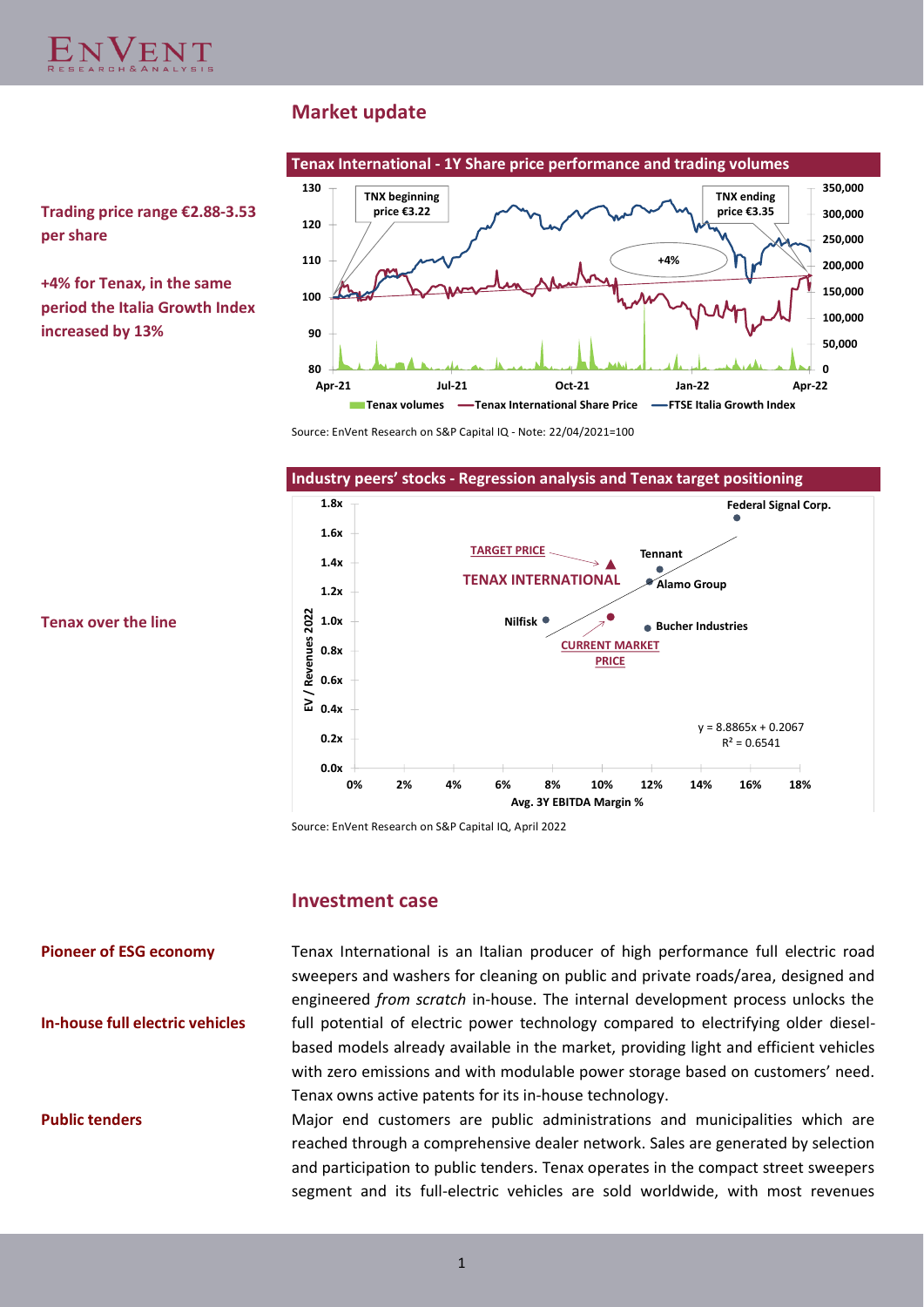# generated internationally.

**Strategy** Main strategic goal is to maintain leadership in the electric segment, developing next-generation sweepers for segments in which Tenax is not currently present and improving the existing range in response to customer requirements. Tenax aims to continue the geographical expansion into new markets and to pursue acquisition opportunities to enrich product and customer portfolio.



Source: Company data

## **Industry and Company drivers**

- Electric-based machines at the core of e-mobility innovation
- Feeding sustainability demand in the road sweepers market: wide room for growth of full electric vehicles
- The mobile machinery industry is a Europe-based world class industrial cluster
- Full-electric pioneer in a niche market segment destined to shift to electric
- Development and innovation skills, ability to design and develop cost-effective cleaning vehicles
- Diversified product portfolio and global presence

# **Challenges**

- High rivalry, second and fast second movers may populate market and increase competition
- Municipal organization dependency
- International market exposure
- Sustainability of operating margins





Source: Company data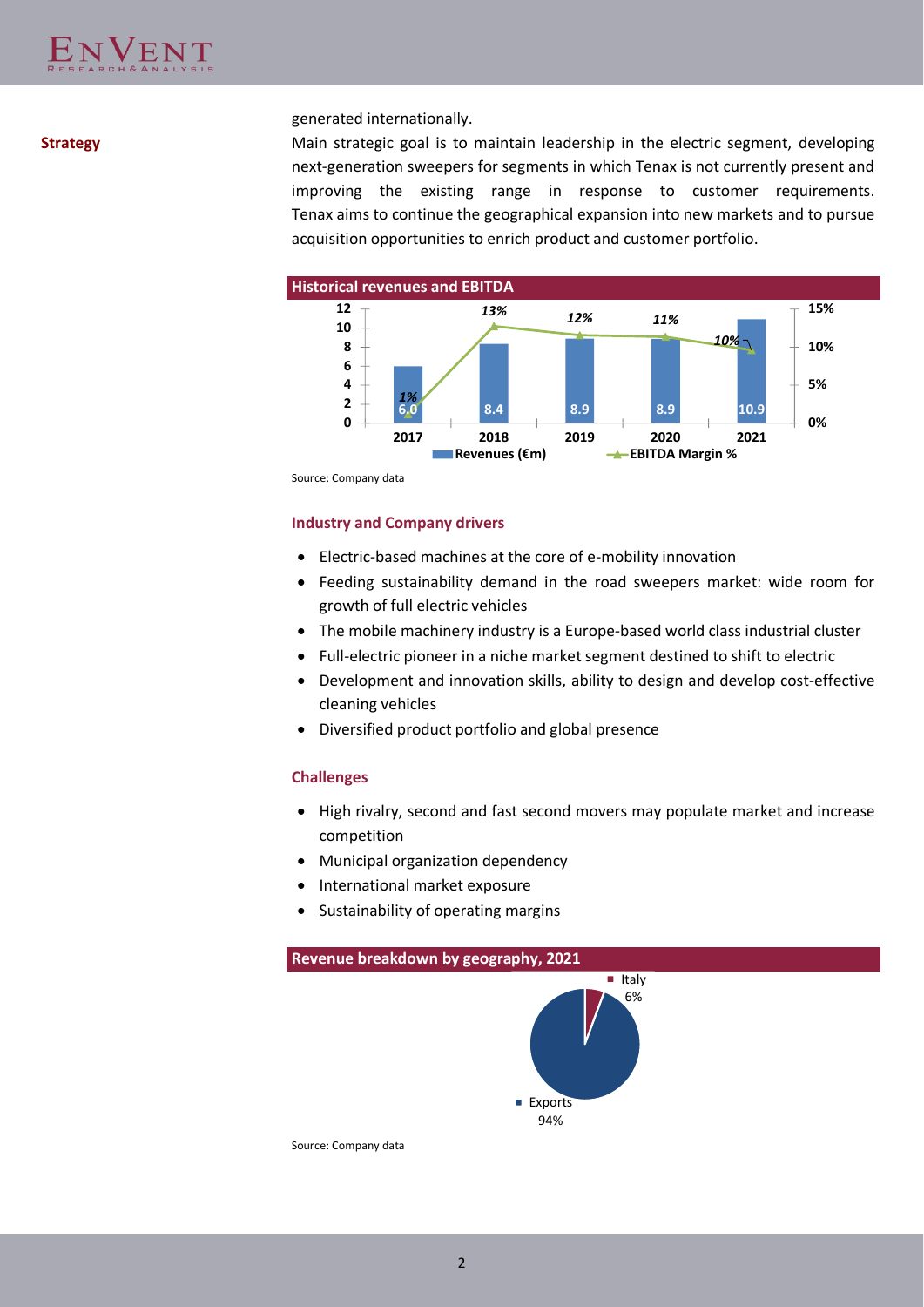# **Estimates revision**

Based on FY21 results and Q1 2022 backlog, we have raised our sales estimates and fine-tuned operating costs. On the TWC, we have adjusted DOI to factor in the recent improvement.

# **Change in estimates**



Source: EnVent Research

|                          | Revised |       |       |       |       |       | <b>Previous</b> |       |       |       |        | Change % |       |       |       |
|--------------------------|---------|-------|-------|-------|-------|-------|-----------------|-------|-------|-------|--------|----------|-------|-------|-------|
| €m                       | 2021A   | 2022E | 2023E | 2024E | 2025E | 2021E | 2022E           | 2023E | 2024E | 2025E | 2021A  | 2022E    | 2023E | 2024E | 2025E |
| <b>Sales</b>             | 10.4    | 14.0  | 19.0  | 23.7  | 27.2  | 10.0  | 12.3            | 15.8  | 19.3  | 22.0  | 4%     | 14%      | 20%   | 23%   | 24%   |
| <b>Revenues</b>          | 10.9    | 15.3  | 20.7  | 25.0  | 28.9  | 10.6  | 12.8            | 16.6  | 20.2  | 22.4  | 4%     | 20%      | 25%   | 24%   | 29%   |
| <b>EBITDA</b>            | 1.1     | 1.7   | 2.5   | 3.1   | 3.6   | 1.3   | 1.6             | 2.0   | 2.5   | 2.6   | $-17%$ | 5%       | 25%   | 23%   | 37%   |
| Margin                   | 10%     | 11%   | 12%   | 12%   | 12%   | 12%   | 12%             | 12%   | 12%   | 12%   |        |          |       |       |       |
| <b>EBIT</b>              | 0.4     | 0.8   | 1.7   | 2.3   | 2.8   | 0.6   | 0.8             | 1.3   | 1.8   | 1.9   | $-40%$ | $-2%$    | 30%   | 28%   | 46%   |
| Margin                   | 3%      | 5%    | 8%    | 9%    | 10%   | 6%    | 6%              | 8%    | 9%    | 9%    |        |          |       |       |       |
| <b>Net Income (Loss)</b> | 0.2     | 0.4   | 1.1   | 1.5   | 1.9   | 0.3   | 0.4             | 0.8   | 1.1   | 1.2   | $-21%$ | -4%      | 35%   | 31%   | 50%   |
| Net (Debt) Cash          | (5.4)   | (3.7) | (2.9) | (2.4) | (0.8) | (3.6) | (2.9)           | (1.7) | (1.3) | 0.3   |        |          |       |       |       |
| Net Debt / EBITDA        | 5.1x    | 2.2x  | 1.2x  | 0.8x  | 0.2x  | 2.8x  | 1.8x            | 0.9x  | 0.5x  | cash  |        |          |       |       |       |

Source: EnVent Research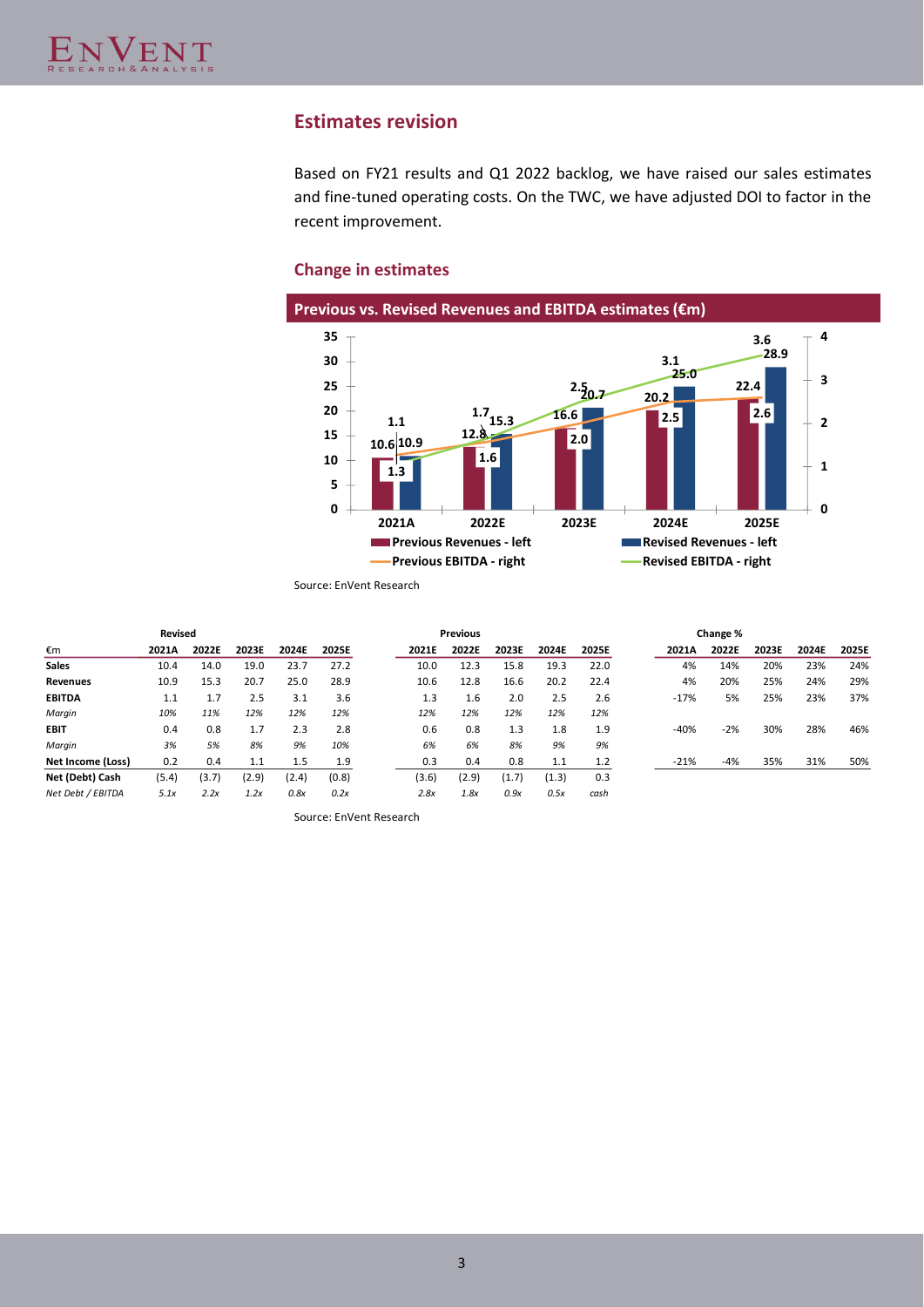# **Financial projections**

|                          |       | <b>Profit and Loss</b> |         |       |        |        |        |        |
|--------------------------|-------|------------------------|---------|-------|--------|--------|--------|--------|
| €m                       | 2018  | 2019                   | 2020    | 2021  | 2022E  | 2023E  | 2024E  | 2025E  |
| Sales                    | 7.9   | 8.4                    | 7.9     | 10.4  | 14.0   | 19.0   | 23.7   | 27.2   |
| Change in inventory      | 0.4   | 0.4                    | 0.7     | (0.2) | 0.9    | 1.4    | 0.9    | 1.3    |
| Capitalization of R&D    | 0.0   | 0.0                    | 0.2     | 0.4   | 0.3    | 0.3    | 0.3    | 0.3    |
| Other income             | 0.1   | 0.1                    | 0.0     | 0.3   | 0.1    | 0.1    | 0.1    | 0.1    |
| <b>Total Revenues</b>    | 8.4   | 8.9                    | 8.9     | 10.9  | 15.3   | 20.7   | 25.0   | 28.9   |
| YoY %                    | 39.7% | 6.4%                   | $-0.1%$ | 23.2% | 40.3%  | 35.1%  | 20.6%  | 15.6%  |
| <b>Materials</b>         | (4.1) | (4.3)                  | (4.1)   | (4.2) | (6.7)  | (9.8)  | (11.8) | (14.3) |
| Services                 | (1.7) | (1.6)                  | (1.8)   | (3.5) | (4.3)  | (5.5)  | (6.7)  | (7.3)  |
| Personnel                | (1.4) | (1.7)                  | (1.7)   | (1.9) | (2.2)  | (2.4)  | (2.7)  | (3.0)  |
| Other operating costs    | (0.1) | (0.2)                  | (0.2)   | (0.3) | (0.4)  | (0.6)  | (0.7)  | (0.8)  |
| <b>Operating charges</b> | (7.3) | (7.9)                  | (7.9)   | (9.9) | (13.7) | (18.2) | (21.9) | (25.3) |
| <b>EBITDA</b>            | 1.1   | 1.0                    | 1.0     | 1.1   | 1.7    | 2.5    | 3.1    | 3.6    |
| Margin on Sales          | 13.5% | 12.3%                  | 12.8%   | 10.1% | 11.8%  | 13.1%  | 13.0%  | 13.1%  |
| Margin on Total Revenues | 12.8% | 11.6%                  | 11.4%   | 9.6%  | 10.8%  | 12.0%  | 12.3%  | 12.4%  |
| D&A                      | (0.5) | (0.6)                  | (0.6)   | (0.7) | (0.9)  | (0.8)  | (0.8)  | (0.8)  |
| <b>EBIT</b>              | 0.6   | 0.4                    | 0.4     | 0.4   | 0.8    | 1.7    | 2.3    | 2.8    |
| Margin                   | 7.3%  | 4.4%                   | 4.7%    | 3.4%  | 5.0%   | 8.3%   | 9.0%   | 9.7%   |
| Interest                 | (0.2) | (0.1)                  | (0.2)   | (0.1) | (0.2)  | (0.2)  | (0.2)  | (0.2)  |
| <b>EBT</b>               | 0.4   | 0.2                    | 0.2     | 0.3   | 0.6    | 1.5    | 2.1    | 2.6    |
| Margin                   | 5.4%  | 2.8%                   | 2.7%    | 2.3%  | 3.7%   | 7.3%   | 8.3%   | 9.0%   |
| Income taxes             | (0.0) | (0.1)                  | (0.1)   | (0.0) | (0.2)  | (0.4)  | (0.6)  | (0.7)  |
| Net Income (Loss)        | 0.4   | 0.1                    | 0.2     | 0.2   | 0.4    | 1.1    | 1.5    | 1.9    |
| Margin                   | 4.8%  | 1.4%                   | 1.9%    | 2.2%  | 2.6%   | 5.2%   | 5.9%   | 6.5%   |

Source: Company data 2018-21A, EnVent Research 2022-25E

|                               | <b>Balance Sheet</b> |       |       |       |       |       |       |       |  |  |  |  |  |
|-------------------------------|----------------------|-------|-------|-------|-------|-------|-------|-------|--|--|--|--|--|
| €m                            | 2018                 | 2019  | 2020  | 2021  | 2022E | 2023E | 2024E | 2025E |  |  |  |  |  |
| Inventory                     | 3.1                  | 3.9   | 4.9   | 5.2   | 6.2   | 7.5   | 8.4   | 9.7   |  |  |  |  |  |
| Trade receivables             | 3.0                  | 2.7   | 4.1   | 6.0   | 5.2   | 5.7   | 7.1   | 7.3   |  |  |  |  |  |
| Trade payables                | (2.3)                | (2.6) | (3.2) | (3.2) | (4.6) | (6.3) | (7.7) | (9.0) |  |  |  |  |  |
| <b>Trade Working Capital</b>  | 3.8                  | 4.0   | 5.7   | 8.0   | 6.7   | 6.9   | 7.9   | 8.0   |  |  |  |  |  |
| Other assets (liabilities)    | (0.1)                | (0.2) | (0.1) | 0.5   | 0.7   | 1.0   | 1.2   | 1.4   |  |  |  |  |  |
| <b>Net Working Capital</b>    | 3.6                  | 3.8   | 5.7   | 8.5   | 7.4   | 7.9   | 9.0   | 9.4   |  |  |  |  |  |
| Intangible assets             | 0.9                  | 1.5   | 2.0   | 2.5   | 2.4   | 2.3   | 2.1   | 2.0   |  |  |  |  |  |
| Property, plant and equipment | 0.3                  | 0.5   | 0.4   | 0.3   | 0.3   | 0.3   | 0.4   | 0.4   |  |  |  |  |  |
| <b>Non-current assets</b>     | 1.3                  | 2.0   | 2.4   | 2.9   | 2.7   | 2.6   | 2.5   | 2.4   |  |  |  |  |  |
| <b>Provisions</b>             | (0.1)                | (0.4) | (0.4) | (0.4) | (0.4) | (0.5) | (0.5) | (0.5) |  |  |  |  |  |
| <b>Net Invested Capital</b>   | 4.8                  | 5.4   | 7.7   | 11.0  | 9.7   | 10.0  | 11.0  | 11.3  |  |  |  |  |  |
| Net Debt (Cash)               | 3.3                  | 3.8   | 2.9   | 5.4   | 3.7   | 2.9   | 2.4   | 0.8   |  |  |  |  |  |
| Equity                        | 1.5                  | 1.7   | 4.7   | 5.6   | 6.0   | 7.1   | 8.6   | 10.5  |  |  |  |  |  |
| Sources                       | 4.8                  | 5.4   | 7.7   | 11.0  | 9.7   | 10.0  | 11.0  | 11.3  |  |  |  |  |  |

Source: Company data 2018-21A, EnVent Research 2022-25E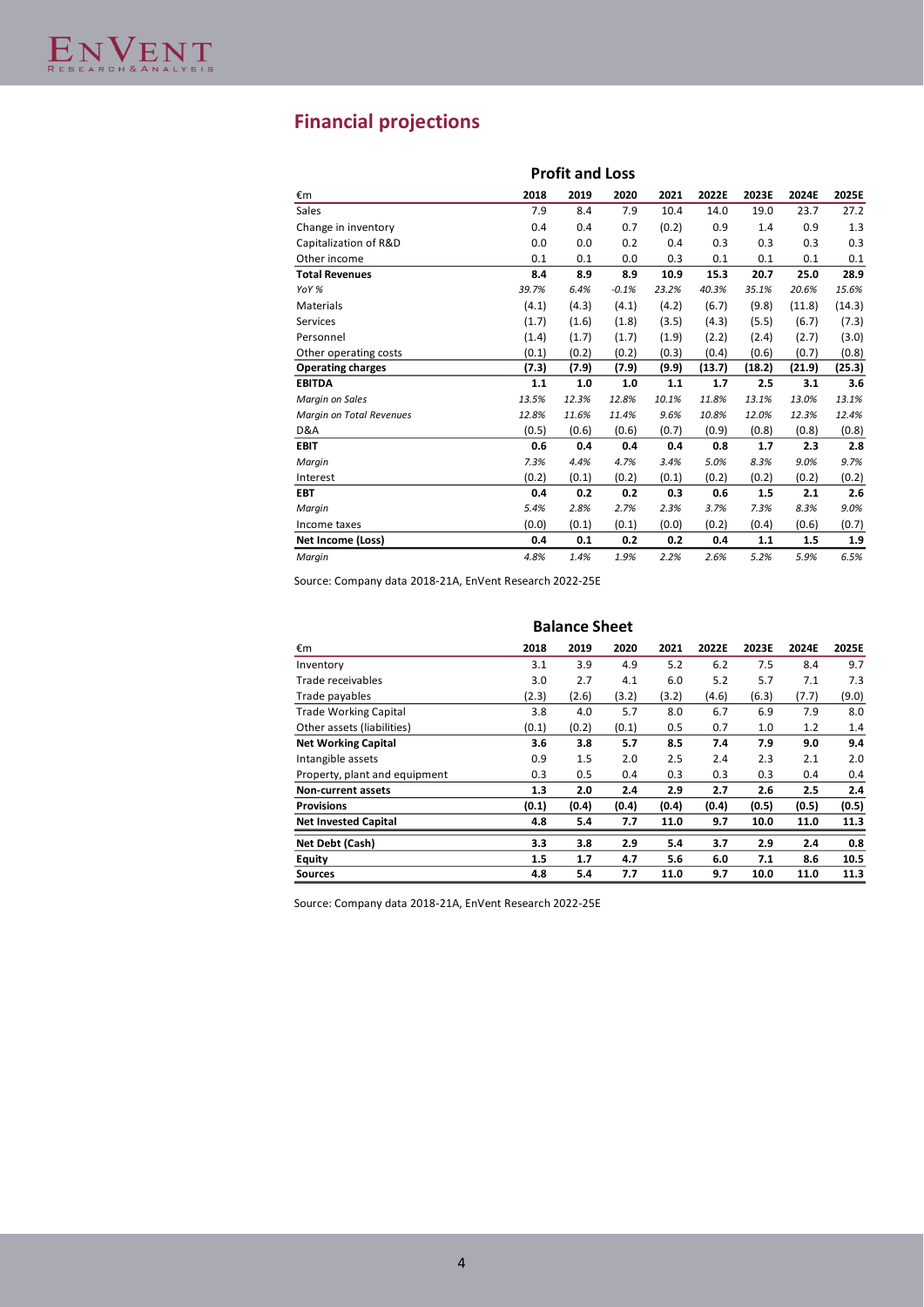#### **Cash Flow** €m **2018 2019 2020 2021 2022E 2023E 2024E 2025E EBIT 0.6 0.4 0.4 0.4 0.8 1.7 2.3 2.8** Current taxes (0.0) (0.1) (0.1) (0.0) (0.2) (0.4) (0.6) (0.7) D&A 0.5 0.6 0.6 0.7 0.9 0.8 0.8 0.8 Provisions 0.0 0.3 0.0 0.0 0.0 0.0 0.0 0.0 **Cash flow from P&L operations 1.1 1.2 1.0 1.0 1.5 2.1 2.5 2.9** Trade Working Capital (2.9) (0.2) (1.7) (2.3) 1.3 (0.2) (1.0) (0.2) Other assets and liabilities 0.5 0.0 (0.1) (0.6) (0.2) (0.2) (0.2) (0.2) (0.2) Capex (0.2) (1.1) (0.5) (1.2) (0.7) (0.7) (0.7) (0.7) Capex - IPO cost 0.0 0.0 (0.6) 0.0 0.0 0.0 0.0 0.0 **Operating cash flow after WC and capex (1.4) (0.1) (1.9) (3.0) 1.9 1.0 0.7 1.8** Interest (0.2) (0.1) (0.2) (0.1) (0.2) (0.2) (0.2) (0.2) Goodwill allocation **0.0** (0.2) 0.0 0.0 0.0 0.0 0.0 0.0 0.0 Paid-in capital - IPO Proceeds 2020 0.0 0.0 2.9 0.6 0.0 0.0 0.0 0.0 **Net cash flow (1.6) (0.5) 0.9 (2.5) 1.7 0.8 0.5 1.6** Net Debt (Beginning) (1.7) (3.3) (3.8) (2.9) (5.4) (3.7) (2.9) (2.4) Net Debt (End) (3.3) (3.8) (2.9) (5.4) (3.7) (2.9) (2.4) (0.8) **Change in Net Debt (Cash) (1.6) (0.5) 0.9 (2.5) 1.7 0.8 0.5 1.6**

Source: Company data 2018-21A, EnVent Research 2022-25E

|                                        |      | <b>Ratio analysis</b> |      |      |       |       |       |       |
|----------------------------------------|------|-----------------------|------|------|-------|-------|-------|-------|
| <b>KPIs</b>                            | 2018 | 2019                  | 2020 | 2021 | 2022E | 2023E | 2024E | 2025E |
| <b>ROE</b>                             | 26%  | 8%                    | 4%   | 4%   | 7%    | 15%   | 17%   | 18%   |
| ROS (EBIT/Sales)                       | 8%   | 5%                    | 5%   | 4%   | 5%    | 9%    | 10%   | 10%   |
| ROIC (NOPAT/Invested Capital)          | 9%   | 5%                    | 4%   | 2%   | 6%    | 12%   | 15%   | 18%   |
| DOI                                    | 143  | 168                   | 225  | 184  | 160   | 145   | 130   | 130   |
| <b>DSO</b>                             | 114  | 98                    | 154  | 172  | 110   | 90    | 90    | 80    |
| <b>DPO</b>                             | 120  | 127                   | 154  | 120  | 120   | 120   | 120   | 120   |
| <b>TWC/Sales</b>                       | 48%  | 48%                   | 73%  | 77%  | 48%   | 36%   | 33%   | 29%   |
| Net Debt / EBITDA                      | 3.1x | 3.7x                  | 2.9x | 5.1x | 2.2x  | 1.2x  | 0.8x  | 0.2x  |
| Net Debt / Equity                      | 2.1x | 2.3x                  | 0.6x | 1.0x | 0.6x  | 0.4x  | 0.3x  | 0.1x  |
| Net Debt / (Net Debt+Equity)           | 0.7x | 0.7x                  | 0.4x | 0.5x | 0.4x  | 0.3x  | 0.2x  | 0.1x  |
| Cash flow from P&L operations / EBITDA | 99%  | 114%                  | 96%  | 98%  | 92%   | 84%   | 82%   | 81%   |
| FCF / EBITDA                           | neg  | neg                   | neg  | neg  | 115%  | 38%   | 22%   | 51%   |
| Per-capita revenues (€k)               | 283  | 262                   | 251  | 291  | 342   | 420   | 477   | 498   |
| Earnings per Share $(\epsilon)$        | na   | na                    | 0.05 | 0.07 | 0.12  | 0.32  | 0.43  | 0.54  |

Source: Company data 2018-21A, EnVent Research 2022-25E

# **Valuation**

# **Discounted Cash Flows**

Updated assumptions:

- Risk free rate: 1.0% (Italian 10-year government bonds interest rate 3Y average. Source: Bloomberg, April 2022)
- Market return: 12.5% (3Y average. Source: Bloomberg, April 2022)
- Market risk premium: 11.5%
- Beta: 1.0 (EnVent analysis on selected peers, rounded figures)
- Cost of equity: 12.5%
- Cost of debt: 4.0%
- Tax rate: 24% (IRES)
- 40% debt/(debt + equity) as target capital structure
- WACC calculated at 8.7%
- Perpetual growth rate after explicit projections: 2.5%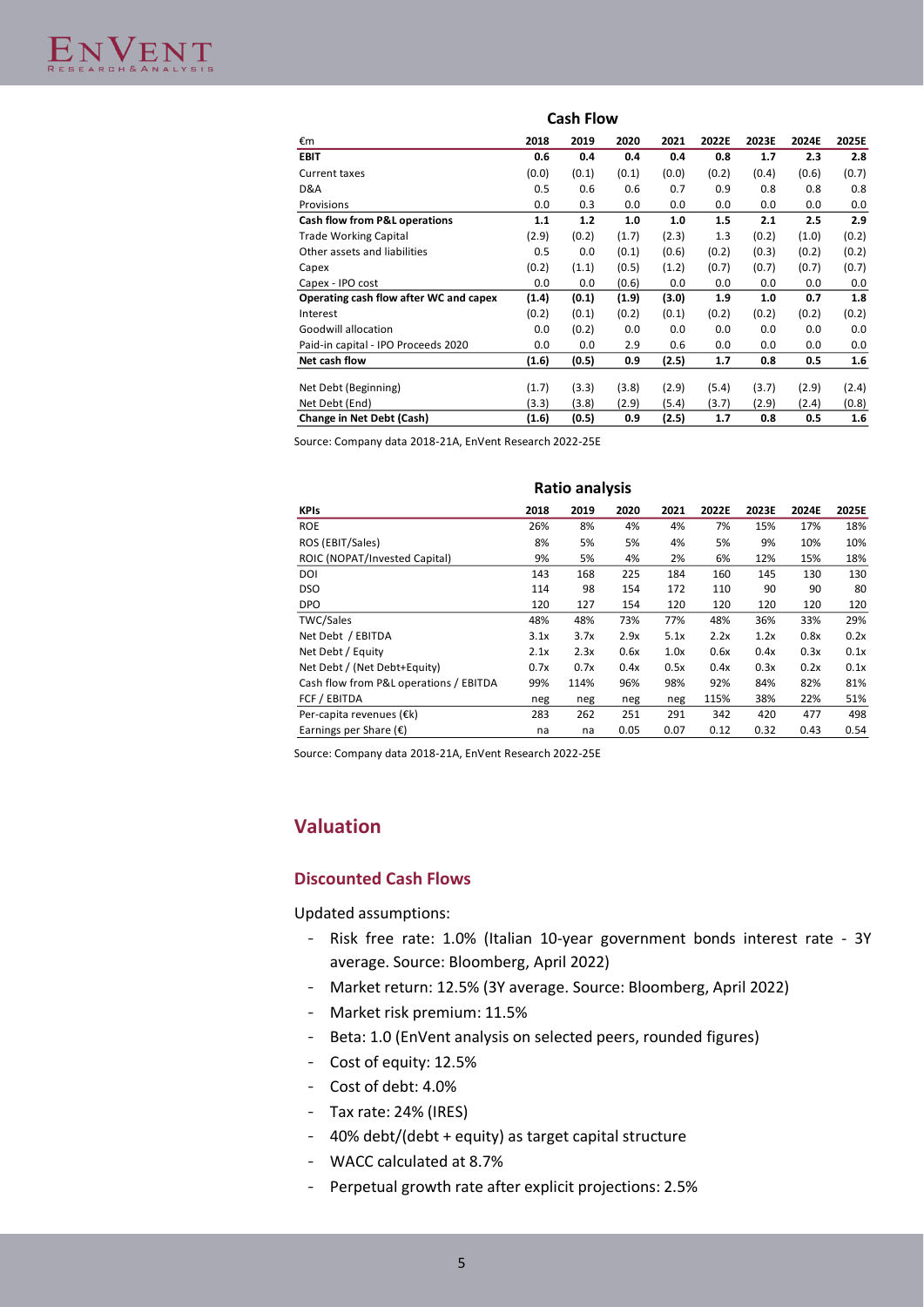# - Terminal Value assumes a normalized sustainable EBITDA margin of 12%

|                                          |       |       |        |       | <b>DCF Valuation</b> |       |       |       |       |                  |
|------------------------------------------|-------|-------|--------|-------|----------------------|-------|-------|-------|-------|------------------|
| €m                                       |       | 2018  | 2019   | 2020  | 2021                 | 2022E | 2023E | 2024E |       | 2025E Perpetuity |
| <b>Revenues</b>                          |       | 8.4   | 8.9    | 8.9   | 10.9                 | 15.3  | 20.7  | 25.0  | 28.9  | 29.6             |
| <b>EBITDA</b>                            |       | 1.1   | 1.0    | 1.0   | 1.1                  | 1.7   | 2.5   | 3.1   | 3.6   | 3.6              |
| Margin                                   |       | 12.8% | 11.6%  | 11.4% | 9.6%                 | 10.8% | 12.0% | 12.3% | 12.4% | 12.0%            |
| <b>EBIT</b>                              |       | 0.6   | 0.4    | 0.4   | 0.4                  | 0.8   | 1.7   | 2.3   | 2.8   | 3.1              |
| Margin                                   |       | 7.3%  | 4.4%   | 4.7%  | 3.4%                 | 5.0%  | 8.3%  | 9.0%  | 9.7%  | 10.3%            |
| <b>Taxes</b>                             |       | (0.2) | (0.1)  | (0.1) | (0.1)                | (0.2) | (0.5) | (0.6) | (0.8) | (0.9)            |
| <b>NOPAT</b>                             |       | 0.4   | 0.3    | 0.3   | 0.3                  | 0.6   | 1.2   | 1.6   | 2.0   | 2.2              |
| D&A                                      |       | 0.5   | 0.6    | 0.6   | 0.7                  | 0.9   | 0.8   | 0.8   | 0.8   | 0.5              |
| Provisions                               |       | 0.0   | 0.3    | 0.0   | 0.0                  | 0.0   | 0.0   | 0.0   | 0.0   | 0.0              |
| Cash flow from operations                |       | 0.9   | $1.2$  | 0.9   | $1.0\,$              | 1.5   | 2.0   | 2.5   | 2.8   | 2.7              |
| <b>Trade Working Capital</b>             |       | (2.9) | (0.2)  | (1.7) | (2.3)                | 1.3   | (0.2) | (1.0) | (0.2) | (0.7)            |
| Other assets and liabilities             |       | 0.5   | 0.0    | (0.1) | (0.6)                | (0.2) | (0.3) | (0.2) | (0.2) | $0.0\,$          |
| Capex                                    |       | (0.2) | (1.1)  | (0.5) | (1.2)                | (0.7) | (0.7) | (0.7) | (0.7) | (0.5)            |
| Capex - IPO costs                        |       | 0.0   | 0.0    | (0.6) | 0.0                  | 0.0   | 0.0   | 0.0   | 0.0   | 0.0              |
| Yearly unlevered free cash flow          |       | (1.6) | (0.1)  | (2.0) | (3.1)                | 1.9   | 0.9   | 0.6   | 1.8   | 1.5              |
| Free cash Flow to be discounted          |       |       |        |       |                      | 1.9   | 0.9   | 0.6   | 1.8   | $1.5\,$          |
| <b>WACC</b>                              | 8.7%  |       |        |       |                      |       |       |       |       |                  |
| Long-term growth (G)                     | 2.5%  |       |        |       |                      |       |       |       |       |                  |
| <b>Discounted Cash Flows</b>             |       |       |        |       |                      | 1.7   | 0.8   | 0.5   | 1.3   |                  |
| Sum of Discounted Cash Flows             | 4.3   |       |        |       |                      |       |       |       |       |                  |
| <b>Terminal Value</b>                    |       |       |        |       |                      |       |       |       |       | 24.6             |
| Discounted TV                            | 17.6  |       |        |       |                      |       |       |       |       |                  |
| <b>Enterprise Value</b>                  | 21.9  |       |        |       |                      |       |       |       |       |                  |
| Net Debt as of 31/12/21                  | (5.4) |       |        |       |                      |       |       |       |       |                  |
| <b>Equity Value</b>                      | 16.5  |       |        |       |                      |       |       |       |       |                  |
|                                          |       |       |        |       |                      |       |       |       |       |                  |
| <b>DCF</b> - Implied multiples           |       |       |        | 2020  | 2021                 | 2022E | 2023E | 2024E | 2025E |                  |
| EV/Revenues                              |       |       |        | 2.5x  | 2.0x                 | 1.4x  | 1.1x  | 0.9x  | 0.8x  |                  |
| EV/EBITDA                                |       |       |        | 21.7x | 20.8x                | 13.2x | 8.8x  | 7.1x  | 6.1x  |                  |
| EV/EBIT                                  |       |       |        | 51.9x | 58.7x                | 28.4x | 12.7x | 9.7x  | 7.8x  |                  |
| P/E                                      |       |       |        | 97.2x | 69.3x                | 40.6x | 15.1x | 11.1x | 8.8x  |                  |
| Discount of current valuation vs DCF     |       |       | $-23%$ |       |                      |       |       |       |       |                  |
| Current market price - Implied multiples |       |       |        | 2020  | 2021                 | 2022E | 2023E | 2024E | 2025E |                  |
| EV/Revenues                              |       |       |        | 1.9x  | 1.5x                 | 1.1x  | 0.8x  | 0.7x  | 0.6x  |                  |
| EV/EBITDA                                |       |       |        | 16.8x | 16.1x                | 10.2x | 6.8x  | 5.5x  | 4.7x  |                  |
| EV/EBIT                                  |       |       |        | 40.2x | 45.5x                | 22.0x | 9.9x  | 7.5x  | 6.1x  |                  |
| P/E                                      |       |       |        | 68.2x | 48.6x                | 28.4x | 10.6x | 7.8x  | 6.2x  |                  |

Source: EnVent Research

# **Market multiples**

|                             | <b>EV/REVENUES</b> |       |       |       | <b>EV/EBITDA</b> |       |       | <b>EV/EBIT</b> |       | P/E   |       |        |
|-----------------------------|--------------------|-------|-------|-------|------------------|-------|-------|----------------|-------|-------|-------|--------|
| <b>Company</b>              | 2021               | 2022E | 2023E | 2021  | 2022E            | 2023E | 2021  | 2022E          | 2023E | 2021  | 2022E | 2023E  |
| <b>Bucher Industries</b>    | 1.3x               | 1.0x  | 0.9x  | 9.4x  | 7.1x             | 7.0x  | 11.6x | 9.0x           | 8.7x  | 14.4x | 13.7x | 392.3x |
| <b>Nilfisk</b>              | 1.1x               | 1.0x  | 1.0x  | 11.1x | 6.9x             | 6.6x  | 13.2x | 11.6x          | 11.0x | 14.2x | 12.5x | 391.4x |
| <b>Tennant</b>              | 1.5x               | 1.4x  | 1.3x  | 12.0x | 10.2x            | 9.3x  | 19.2x | 15.6x          | 13.4x | 22.4x | na    | 475.6x |
| <b>Federal Signal Corp.</b> | 2.4x               | 1.7x  | 1.6x  | 16.2x | 10.9x            | 9.2x  | 22.5x | 14.8x          | 12.0x | 22.4x | 18.4x | 193.9x |
| <b>Alamo Group</b>          | 1.5x               | 1.3x  | 1.2x  | 12.4x | 10.1x            | 9.3x  | 17.1x | 13.4x          | 11.9x | 21.0x | 16.3x | 119.6x |
| Mean                        | 1.6x               | 1.3x  | 1.2x  | 12.2x | 9.1x             | 8.3x  | 16.7x | 12.9x          | 11.4x | 18.9x | 15.2x | 314.6x |
| <b>Median</b>               | 1.5x               | 1.3x  | 1.2x  | 12.0x | 10.1x            | 9.2x  | 17.1x | 13.4x          | 11.9x | 21.0x | 15.0x | 391.4x |
|                             |                    |       |       |       |                  |       |       |                |       |       |       |        |
| <b>Tenax International</b>  | 1.4x               | 1.1x  | 0.8x  | 14.9x | 10.2x            | 6.8x  | 42.0x | 22.0x          | 9.9x  | 43.1x | 25.2x | 9.4x   |

Source: EnVent Research on S&P Capital IQ, 22/04/2022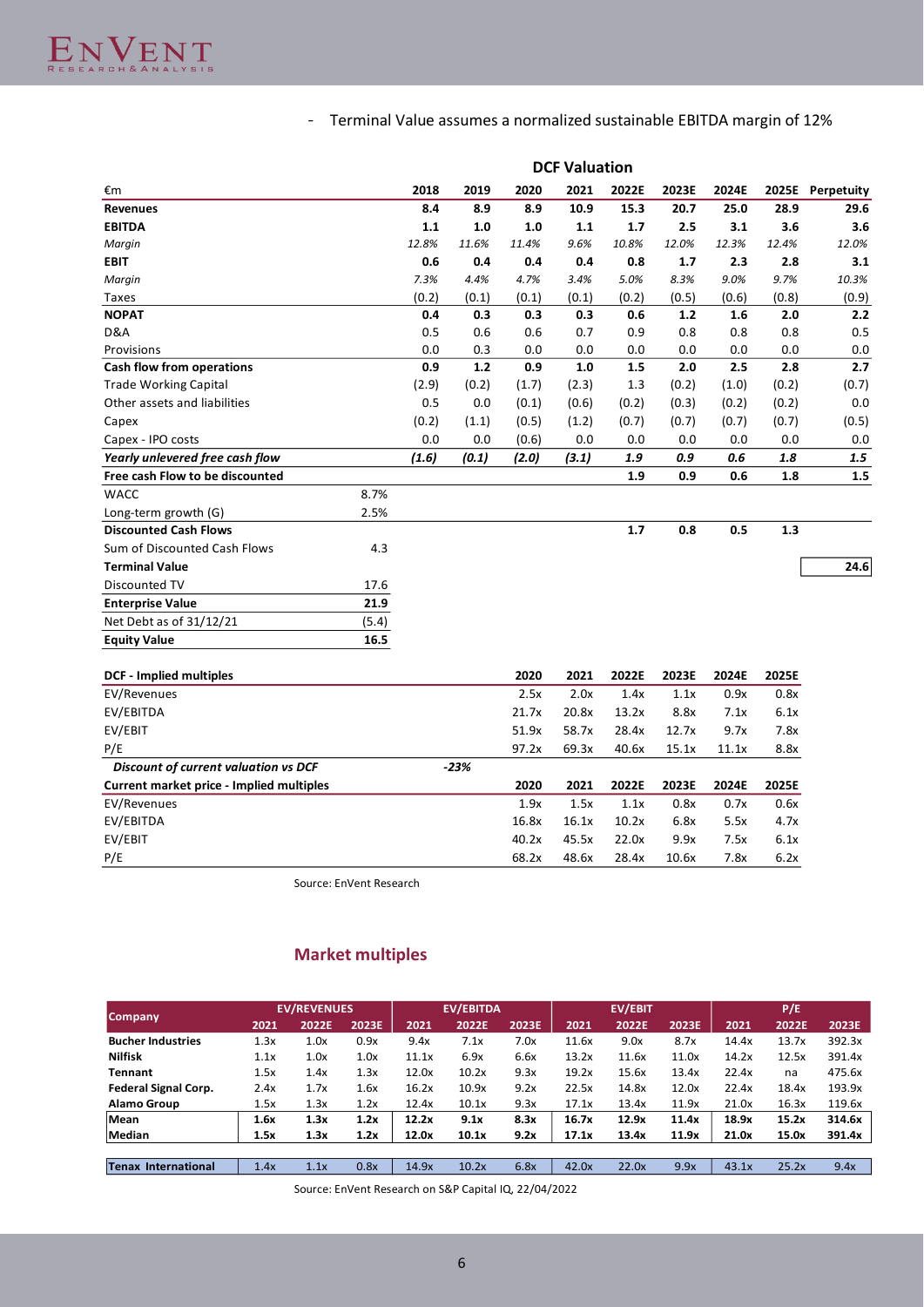# **Target Price**



Source: EnVent Research on S&P Capital IQ, 22/04/2022

Our DCF-based valuation yields a target price of €4.78 per share, from €3.35 of our prior note, implying a 43% upside potential on Tenax International current stock price. We confirm the OUTPERFORM rating on the stock.

| ŧ.   |
|------|
| 4.78 |
| 3.35 |
| 43%  |
|      |

Source: EnVent Research

# **Tenax International Share Price vs EnVent Target Price**

Please refer to important disclosures at the end of this report.



Source: EnVent Research on S&P Capital IQ, 22/04/2022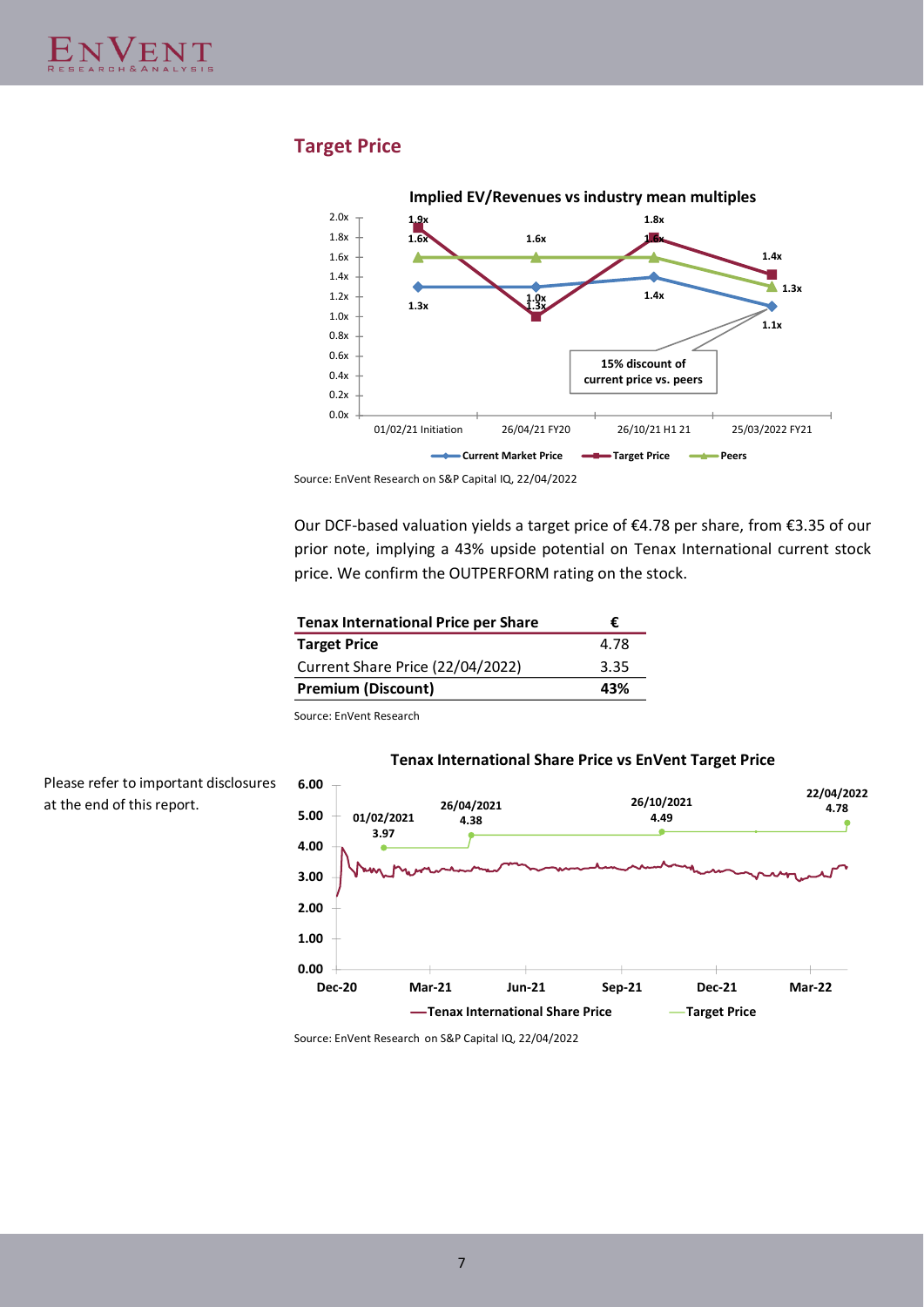**DISCLAIMER** (for more details go to www.enventcapitalmarkets.co.uk under "Disclaimer")

This publication has been prepared by Franco Gaudenti, Head of Research Division, and Luigi Tardella, Co-Head of Research Division, on behalf of the Research & Analysis Division of EnVent Capital Markets Limited ("EnVentCM"). EnVent Capital Markets Limited is authorised and regulated by the Financial Conduct Authority (Reference no. 651385).

According to article 35, paragraph 2b of Euronext Growth Milan Rules for Companies (Regolamento Emittenti Euronext Growth Milan), EnVentCM has been commissioned to produce Equity Research, and particularly this publication, for the Company by arrangement with MIT SIM, the Specialist engaged by the Company.

This publication does not represent to be, nor can it be construed as being, an offer or solicitation to buy, subscribe or sell financial products or instruments, or to execute any operation whatsoever concerning such products or instruments. This publication is not, under any circumstances, intended for distribution to the general public. Accordingly, this document is only for persons who are Eligible Counterparties or Professional Clients only, i.e. persons having professional experience in investments who are authorized persons or exempted persons within the meaning of the Financial Services and Markets Act 2000 and COBS 4.12 of the FCA's New Conduct of Business Sourcebook. For residents in Italy, this document is intended for distribution only to professional clients and qualified counterparties as defined in Consob Regulation n. 16190 of the 29th October 2007, as subsequently amended and supplemented.

This publication, nor any copy of it, can not be brought, transmitted or distributed in the United States of America, Canada, Japan or Australia. Any failure to comply with these restrictions may constitute a violation of the securities laws provided by the United States of America, Canada, Japan or Australia.

EnVentCM does not guarantee any specific result as regards the information contained in the present publication, and accepts no responsibility or liability for the outcome of the transactions recommended therein or for the results produced by such transactions. Each and every investment/divestiture decision is the sole responsibility of the party receiving the advice and recommendations, who is free to decide whether or not to implement them. The price of the investments and the income derived from them can go down as well as up, and investors may not get back the amount originally invested. Therefore, EnVentCM and/or the author(s) of the present publication cannot in any way be held liable for any losses, damage or lower earnings that the party using the publication might suffer following execution of transactions on the basis of the information and/or recommendations contained therein.

The purpose of this publication is merely to provide information that is up to date and as accurate as possible. The information and each possible estimate and/or opinion and/or recommendation contained in this publication is based on sources believed to be reliable. Although EnVentCM makes every reasonable endeavour to obtain information from sources that it deems to be reliable, it accepts no responsibility or liability as to the completeness, accuracy or exactitude of such information and sources. Past performance is not a guarantee of future results.

Most important sources of information used for the preparation of this publication are the documentation published by the Company (annual and interim financial statements, press releases, company presentations, IPO prospectus), the information provided by business and credit information providers (as Bloomberg, S&P Capital IQ, AIDA) and industry reports.

EnVentCM has no obligation to update, modify or amend this publication or to otherwise notify a reader or recipient of this publication in the case that any matter, opinion, forecast or estimate contained herein, changes or subsequently becomes inaccurate, or if the research on the subject company is withdrawn. The estimates, opinions, and recommendations expressed in this publication may be subject to change without notice, on the basis of new and/or further available information.

EnVentCM intends to provide continuous coverage of the Company and the financial instrument forming the subject of the present publication, with a semi-annual frequency and, in any case, with a frequency consistent with the timing of the Company's periodical financial reporting and of any exceptional event occurring in its sphere of activity.

A draft copy of this publication may be sent to the subject Company for its information and review (without valuation, target price and recommendation), for the purpose of correcting any inadvertent material inaccuracies. EnVentCM did not disclose the rating to the issuer before publication and dissemination of this document.

# **ANALYST DISCLOSURES**

For each company mentioned in this publication, all of the views expressed in this publication accurately reflect the financial analysts' personal views about any or all of the subject company (companies) or securities.

Neither the analysts nor any member of the analysts' households have a financial interest in the securities of the subject Company. Neither the analysts nor any member of the analysts' households serve as an officer, director or advisory board member of the subject company. Analysts' remuneration was not, is not or will be not related, either directly or indirectly, to specific proprietary investment transactions or to market operations in which EnVentCM has played a role (as Euronext Growth Advisor, for example) or to the specific recommendation or view in this publication. EnVentCM has adopted internal procedures and an internal code of conduct aimed to ensure the independence of its financial analysts. EnVentCM research analysts and other staff involved in issuing and disseminating research reports operate independently of EnVentCM Capital Market business. EnVentCM, within the Research & Analysis Division, may collaborate with external professionals. It may, directly or indirectly, have a potential conflict of interest with the Company and, for that reason, EnVentCM adopts organizational and procedural measures for the prevention and management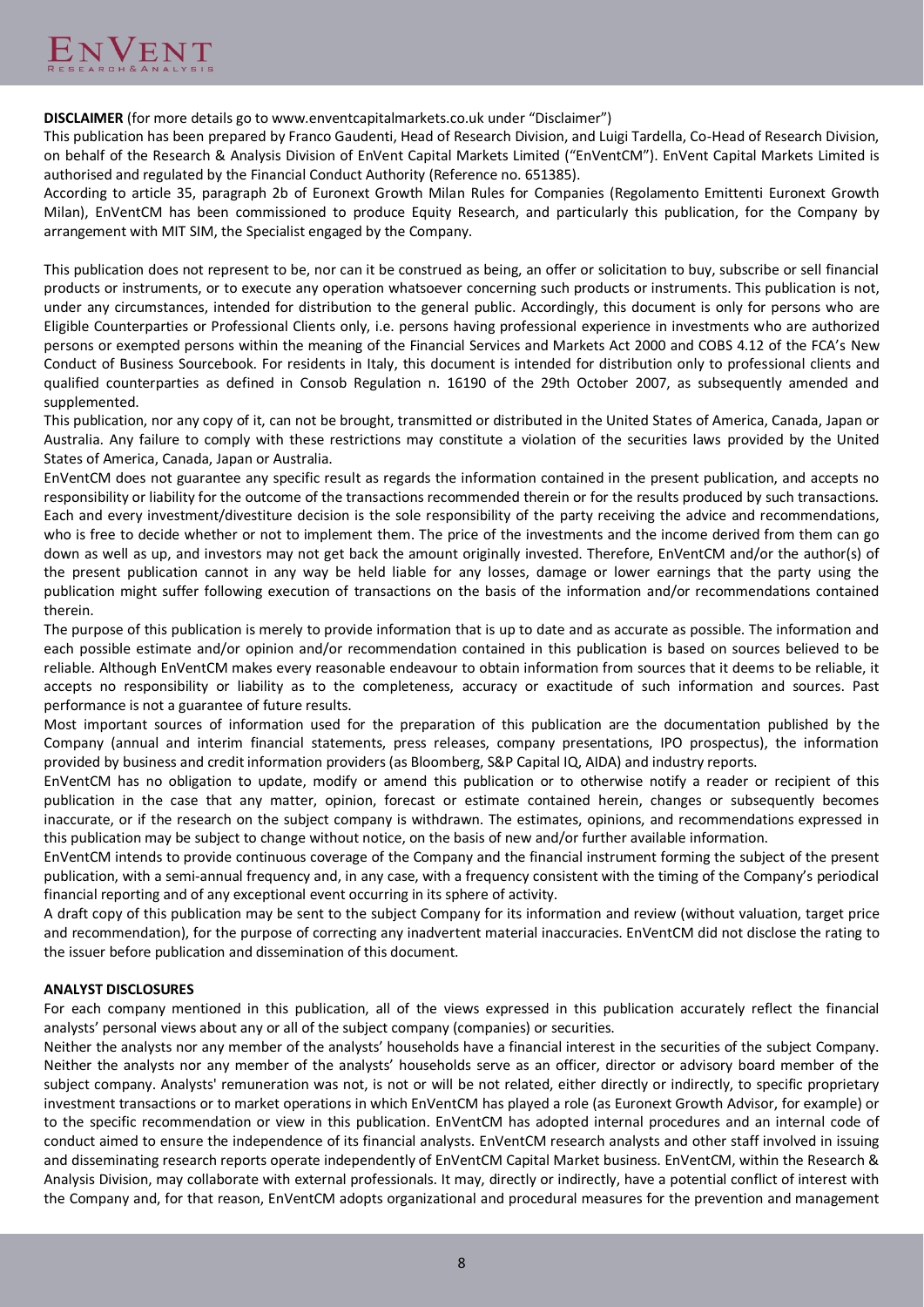of conflicts of interest (for details www.enventcapitalmarkets.co.uk under "Disclaimer", "Procedures for prevention of conflicts of interest").

## **MIFID II DISCLOSURES**

Tenax International S.p.A. (the "Issuer or the "Company") is a corporate client of EnVent Capital Markets. This document, being paid for by a corporate Issuer, is a Minor Non-monetary Benefit as set out in Article 12 (3) of the Commission Delegated Act (C2016) 2031. This note is a marketing communication and not independent research. As such, it has not been prepared in accordance with legal requirements designed to promote the independence of investment research and this note is not subject to the prohibition on dealing ahead of the dissemination of investment research.

#### **CONFLICTS OF INTEREST**

In order to disclose its possible conflicts of interest, EnVentCM states that it acts or has acted in the past 12 months as Euronext Growth Advisor and Corporate Broker to the subject Company on the Euronext Growth Milan market, a Multilateral Trading Facility regulated by Borsa Italiana (for details www.enventcapitalmarkets.co.uk under "Disclaimer", "Potential conflicts of interest").

## **CONFIDENTIALITY**

Neither this publication nor any portions thereof (including, without limitation, any conclusion as to values or any individual associated with this publication or the professional associations or organizations with which they are affiliated) shall be reproduced to third parties by any means without the prior written consent and approval from EnVentCM.

## **VALUATION METHODOLOGIES**

EnVentCM Research & Analysis Division calculates range of values and fair values for the companies under coverage using professional valuation methodologies, such as the discounted cash flows method (DCF), dividend discount model (DDM) and multiple-based models (e.g. EV/Revenues, EV/EBITDA, EV/EBIT, P/E, P/BV). Alternative valuation methodologies may be used, according to circumstances or judgement of non-adequacy of most used methods. The target price could be also influenced by market conditions or events and corporate or share peculiarities.

## **STOCK RATINGS**

The "OUTPERFORM", "NEUTRAL", AND "UNDERPERFORM" recommendations are based on the expectations within a 12-month period from the date of rating indicated in the front page of this publication.

Equity ratings and valuations are issued in absolute terms, not relative to market performance.

Rating system and rationale (12-month time horizon):

OUTPERFORM: stocks are expected to have a total return above 10%;

NEUTRAL: stocks are expected to have a performance between -10% and +10% consistent with market or industry trend and appear less attractive than Outperform rated stocks;

UNDERPERFORM: stocks are among the least attractive in a peer group, with the target price 10% below the current market price; UNDER REVIEW: target price under review, waiting for updated financial data, or other key information such as material

transactions involving share capital or financing;

SUSPENDED: no rating/target price assigned, due to material uncertainties or other issues that seriously impair our previous investment ratings, price targets and earnings estimates;

NOT RATED: no rating or target price assigned.

Some flexibility on the limits of the total return rating ranges is permitted, especially during high market volatility cycles.

The stock price indicated in the report is the last closing price on the day of Production.

Date and time of Production: 22/04/2022 h. 6.30pm Date and time of Distribution: 25/04/2022 h. 6.50pm

# **DETAILS ON STOCK RECOMMENDATION AND TARGET PRICE**

| Date       | Recommendation    | Target Price (€) | Share Price $(\epsilon)$ |
|------------|-------------------|------------------|--------------------------|
| 01/02/2021 | OUTPERFORM        | 3.97             | 3.00                     |
| 26/04/2021 | <b>OUTPERFORM</b> | 4.38             | 3.21                     |
| 26/10/2021 | OUTPERFORM        | 4.49             | 3.38                     |
| 25/04/2022 | <b>OUTPERFORM</b> | 4.78             | 3.35                     |